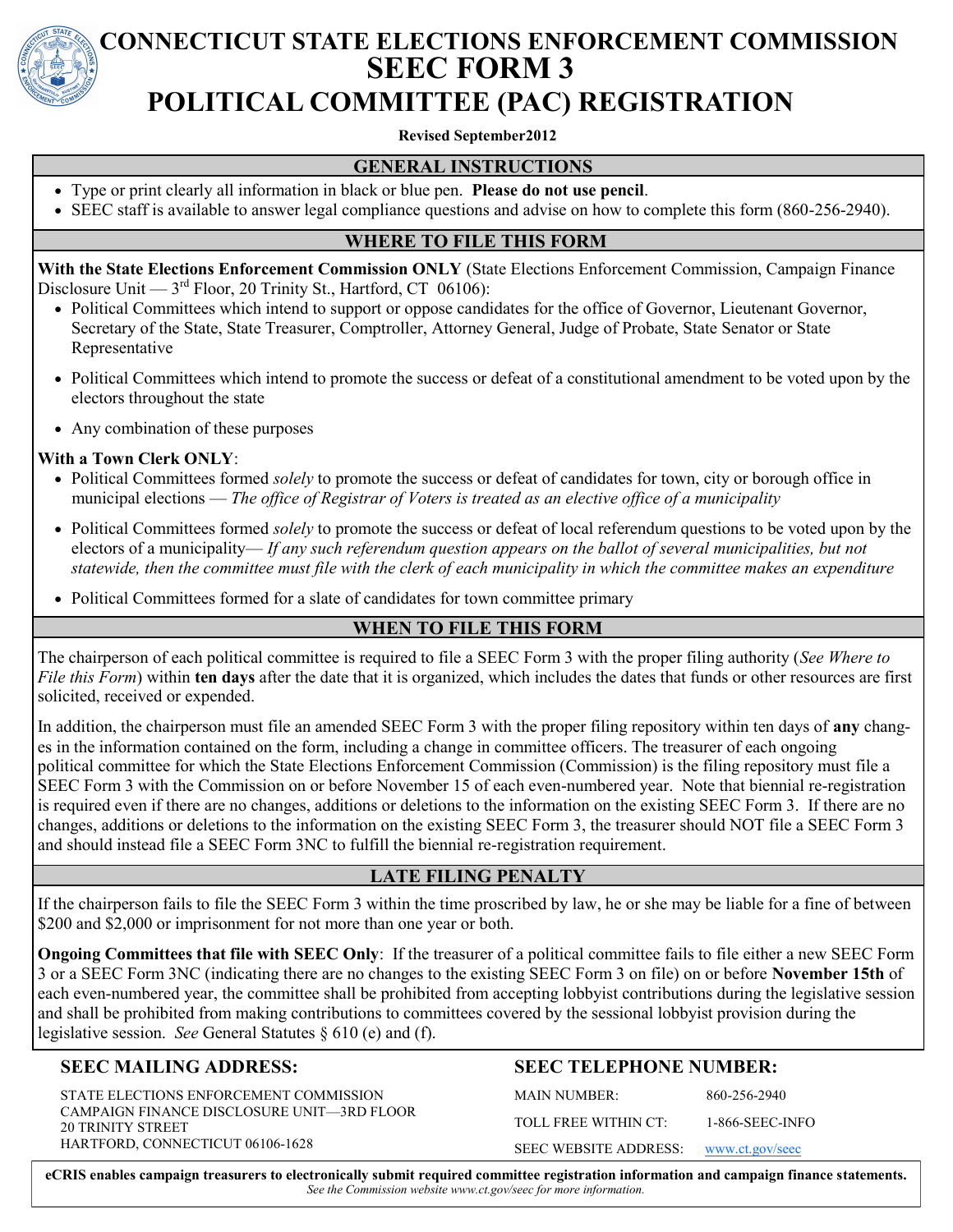# **SEEC FORM 3 INSTRUCTIONS**

**Registration Type**: Check the type of filing that the current document refers to, either *Initial* or *Amendment/Biennial with Changes***.** Check **Initial** registration statement if this is the political committee's first registration statement. Check **Amendment/Biennial with Changes** if changes are being made by the chairperson to information on a previously filed political committee registration statement.

**Ongoing committees that file with SEEC only:** Check **Amendment/Biennial with Changes** if this is the biennial re-registration filed by the treasurer on or before November 15 of each even-numbered year and there are **changes** to the most recent SEEC Form 3 on file. If there are **no changes**, additions or deletions to the information on the existing SEEC Form 3 on file with SEEC, the treasurer should **NOT** file a SEEC Form 3 and should instead file a **SEEC Form 3 NC** to fulfill the biennial re-registration requirement.

# **COMMITTEE INFORMATION**

1. **Name of Committee**: Provide the full name of the committee. *This will be the registered name with the Commission and used on all financial disclosure statements, advertising, etc.* 

2. **Acronym**: Provide the committee's acronym, if any. *CBG for Citizens for Better Government.*

3. **Committee Address**:Provide the address of the committee. *Post Office Boxes are acceptable as a committee address.*

4. **Committee E-Mail Address & 5. Website**: Provide the e-mail address and website address, if any.

# **CHAIRPERSON INFORMATION**

6. **Chairperson Name**: Provide the full name of the chairperson.

7. **Chairperson Residence Address**: Provide the residential street address of the chairperson. The chairperson may enter an alternate address in lieu of a residential address *only* if they are in the Address Confidentiality Program pursuant to General Statutes § 54-240(a) or has protected address status under General Statutes § 1-217. *Business Addresses or Post Office Boxes are not acceptable for residential street address.*

8. **Chairperson Mailing Address**: Provide the mailing address of the chairperson if different from the residence address reported on Line 7.

9. **Chairperson Telephone**: Provide the phone number of the chairperson including area code.

10. **Chairperson E-Mail Address**: Provide the e-mail address of the chairperson. *Completion of this information is encouraged in order to disseminate important communications in the most efficient and timely manner.*

# **TREASURER INFORMATION**

11. **Treasurer Name**: Provide the full name of the treasurer.

12. **Treasurer Residence Address**: Provide the residential street address of the treasurer. The treasurer may enter an alternate address in lieu of a residential address *only* if they are in the Address Confidentiality Program pursuant to General Statutes § 54-240(a) or has protected address status under General Statutes § 1-217. *Business Addresses or Post Office Boxes are not acceptable for residential street address.*

13. **Treasurer Mailing Address**: Provide the mailing address of the treasurer if different from the residence address reported on Line 12.

14. **Treasurer Telephone**: Provide the phone number of the treasurer including area code.

15. **Treasurer E-Mail Address**: Provide the e-mail address of the treasurer. *Completion of this information is encouraged in order to disseminate important communications in the most efficient and timely manner.*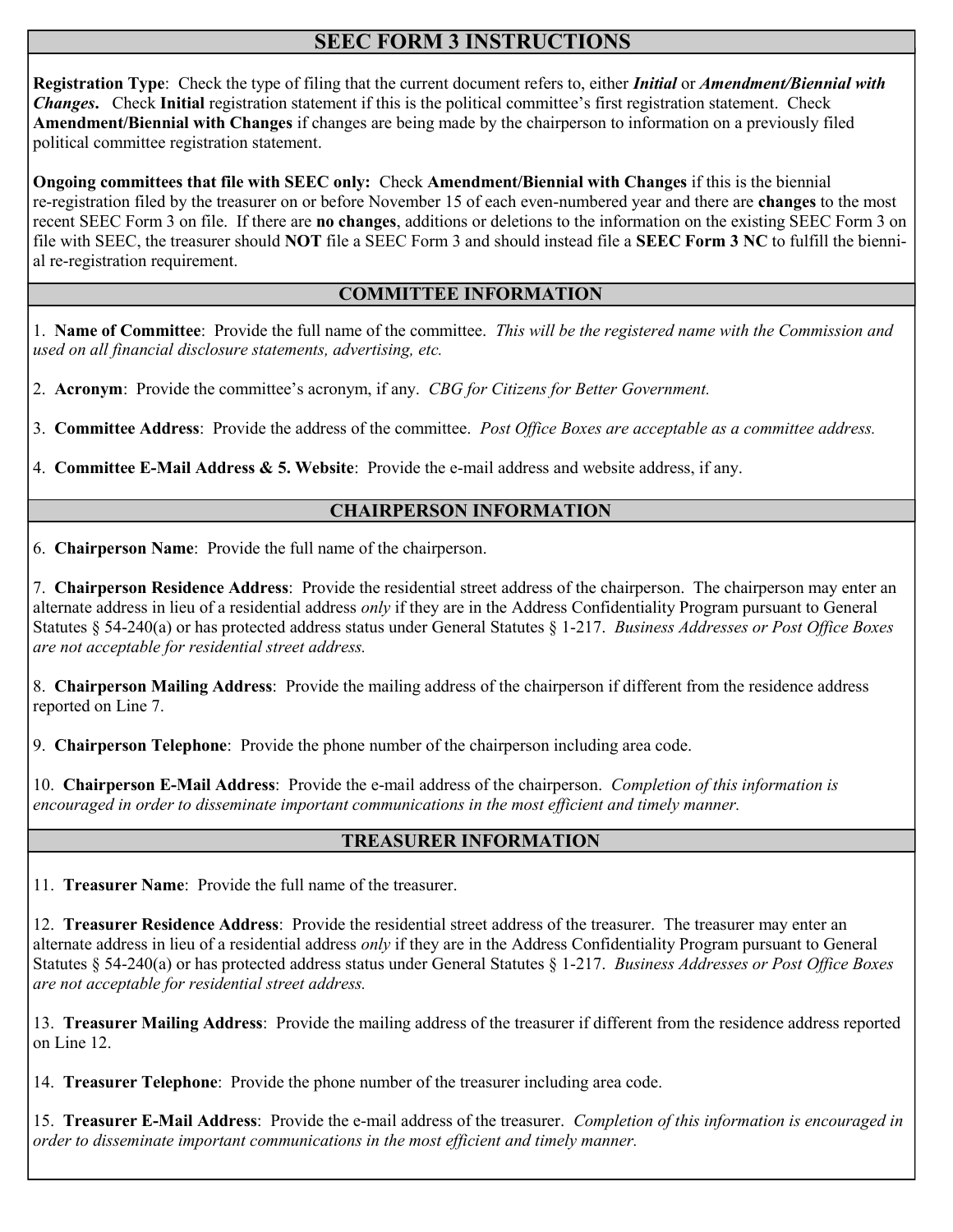# **DEPUTY TREASURER INFORMATION** *(Optional)*

16. **Deputy Treasurer Name**: Provide the full name of the deputy treasurer.

17. **Deputy Treasurer Residence Address**: Provide the residential street address of the deputy treasurer. The deputy treasurer may enter an alternate address in lieu of a residential address *only* if they are in the Address Confidentiality Program pursuant to General Statutes § 54-240(a) or has protected address status under General Statutes § 1-217. *Business Addresses or Post Office Boxes are not acceptable for residential street address.*

18. **Deputy Treasurer Mailing Address**: Provide the mailing address of the deputy treasurer if different from the residence address reported on Line 17.

19. **Deputy Treasurer Telephone**: Provide the phone number of the deputy treasurer including area code.

20. **Deputy Treasurer E-Mail Address**: Provide the e-mail address of the deputy treasurer. *Completion of this information is encouraged in order to disseminate important communications in the most efficient and timely manner.*

# **DEPOSITORY INSTIUTION INFORMATION**

21. **Depository Institution Name**: Provide the complete name of the financial institution located in this state which serves as the depository of the committee's funds.

22. **Depository Institution Address**: Provide the complete address of the committee's depository institution. *Post Office Boxes are acceptable .*

# **SEEC FORM 3 INSTRUCTIONS**

*Please Note:* At the top of page 2 and every page that follows, report the **Registration Type** and the **Name of Committee** in the appropriate fields.

**Registration Type**: Check the type of filing that the current document refers to, either *Initial* or *Amendment/Biennial with Changes***.** Check **Initial** registration statement if this is the political committee's first registration statement. Check **Amendment/Biennial with Changes** if changes are being made by the chairperson to information on a previously filed political committee registration statement.

**Ongoing committees that file with SEEC only:** Check **Amendment/Biennial with Changes** if this is the biennial re-registration filed by the treasurer on or before November 15 of each even-numbered year and there are **changes** to the most recent SEEC Form 3 on file. If there are **no changes**, additions or deletions to the information on the existing SEEC Form 3 on file with SEEC, the treasurer should **NOT** file a SEEC Form 3 and should instead file a **SEEC Form 3 NC** to fulfill the biennial re-registration requirement.

**Name of Committee**: Provide the committee's name as registered with the Commission for reference purposes.

# **OTHER OFFICER(S) INFORMATION**

23. **Officer Name**: Provide the full name of any individual serving as an other officer.

**Title or Position**: Provide the name of the title or position, if any.

**Officer Residence Address**: Provide the residential street address of the "other officer." The "other officer" may enter an alternate address in lieu of a residential address *only* if they are in the Address Confidentiality Program pursuant to General Statutes § 54-240(a) or has protected address status under General Statutes § 1-217. *Business Addresses or Post Office Boxes are not acceptable for residential street address.*

23A.— 23G. If the committee designated additional officers or members of the control group; please disclose all other officers' or members' information on lines 23A—23G. *If there is insufficient space on the form for identifying all of the committee's "Other Officers," use page 5 of this form "*Additional Section 23.*"*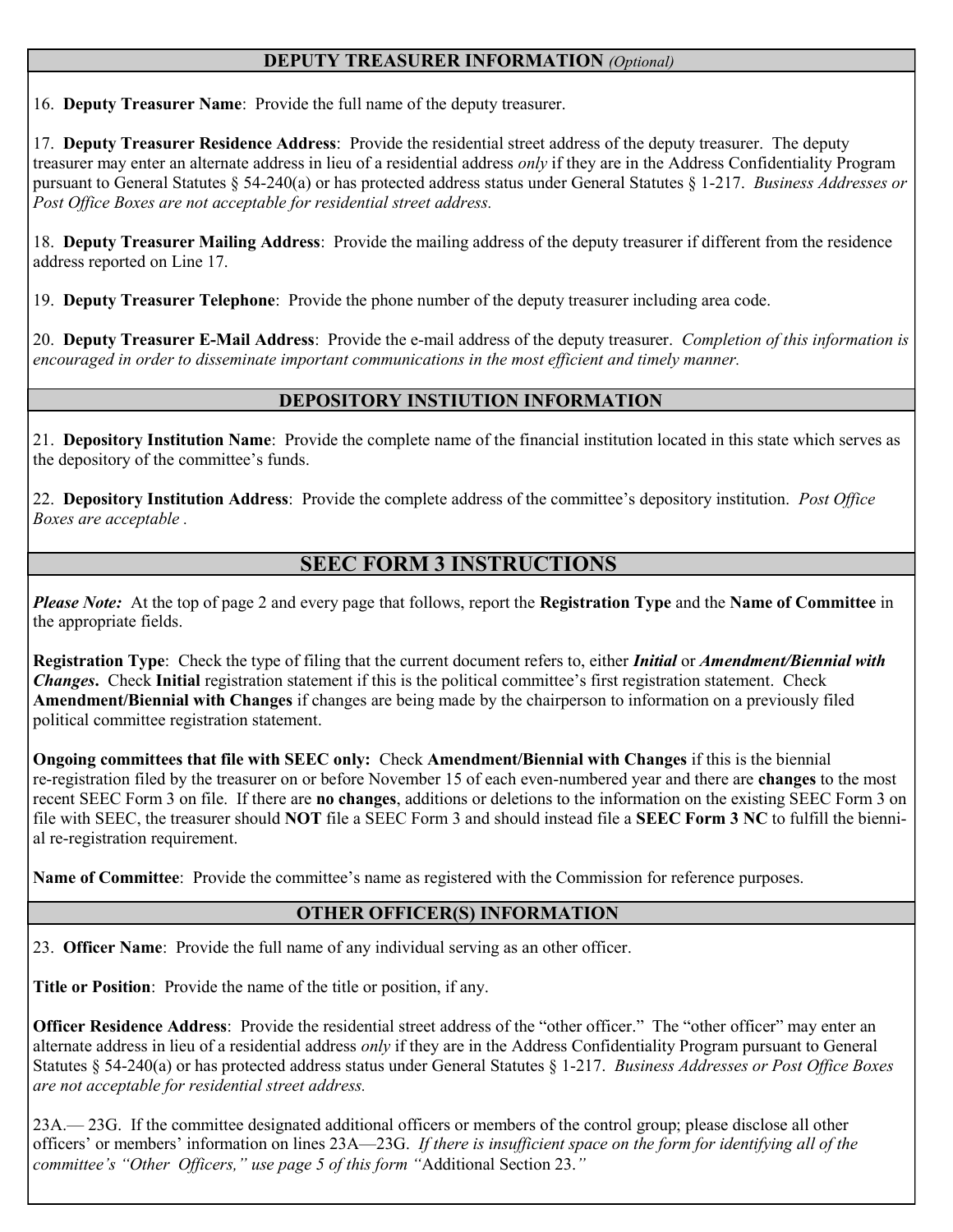#### **COMMITTEE SUBTYPE**

24. **Committee Subtype**: Select committee subtype under *either* box A *or* B, then select the appropriate sub box, if required. *See definitions at the back of this form for further information.* 

25. **Purpose of Committee**: Select the purpose of the committee, *either* Ongoing *or* Durational. *See definitions at the back of this form for further information.* 

#### **REFERENDUM / CONSTITUTIONAL AMENDMENT**

26. **Referendum Question or Constitutional Amendment Only**: For committees that checked the applicable sub box in item 25B (Single Referendum or Constitutional Amendment), briefly summarize the referendum question that will be before the voters. *Example: To Appropriate Funds and Issue Bonds for Renovations of Town Hall.*  27. Indicate whether the committee supports or opposes the question or amendment.

# **DURATIONAL COMMITTEE**

28. **Durational Committee Formed for Single or Multiple Candidates Only**: For committees that checked the applicable sub box in item 25B (Single Candidate or Slate of Candidates), indicate whether the committee is formed with the primary purpose to *either* support *or* oppose the names of the indicated candidate(s), together with office(s) sought by such candidate(s) and the candidate(s)' party designation(s). *If there is insufficient space on the form for identifying all of the candidates either supported or opposed, use page 6 of this form* Additional Section 27.

# **ADDITIONAL PAC INFORMATION**

29. **Committees Established by a Business Entity, Labor Union or Other Membership Association Only**: Provide the name and address of the connected entity that is responsible for establishing the committee.

30. **How will Funds be Received**: If the committee is formed by a labor union or other membership association, indicate the method by which the committee's internal funds will be received.

31. **Is Committee a Component Member of a Statewide Entity?**: Check either the *no* or *yes* sub box to identify whether the entity establishing the PAC, whether it is a business entity, labor union or other organization, is also associated with a regional or statewide entity. *If yes*, then enter the name and address of the affiliated regional or statewide entity. This is particularly applicable to the local of a labor union, but it may also be applicable to a trade or professional association that is affiliated with a regional or statewide association.

# **LOBBYIST STATUS**

32. **Is Committee Established or Controlled by a Registered Lobbyist?**: Check either the *no* or *yes* box to identify whether the entity establishing the PAC, whether it is a business entity, labor union or other organization, is also associated with a regional or statewide entity. *If yes*, enter the name and address of the affiliated regional or statewide entity. This is particularly applicable to the local of a labor union, but it may also be applicable to a trade or professional association that is affiliated with a regional or statewide association. *If there is insufficient space on the form for identifying all of the names of the registered lobbyists, use page 7 of this form* Additional Section 31.

# **GENERAL ASSEMBLY**

33. **Is Committee Established by an Elected Statewide Official, General Assembly Member or Agent thereof?**: Check either the *no* or *yes* box. *If yes*, enter the name or names of the individuals who are elected statewide officials or members of the General Assembly who *established* or *controlled* the committee or their agents. *If there is insufficient space on the form for identifying all of the officials or members who established or controlled the committee, use page 8 of this form Additional* Section 32.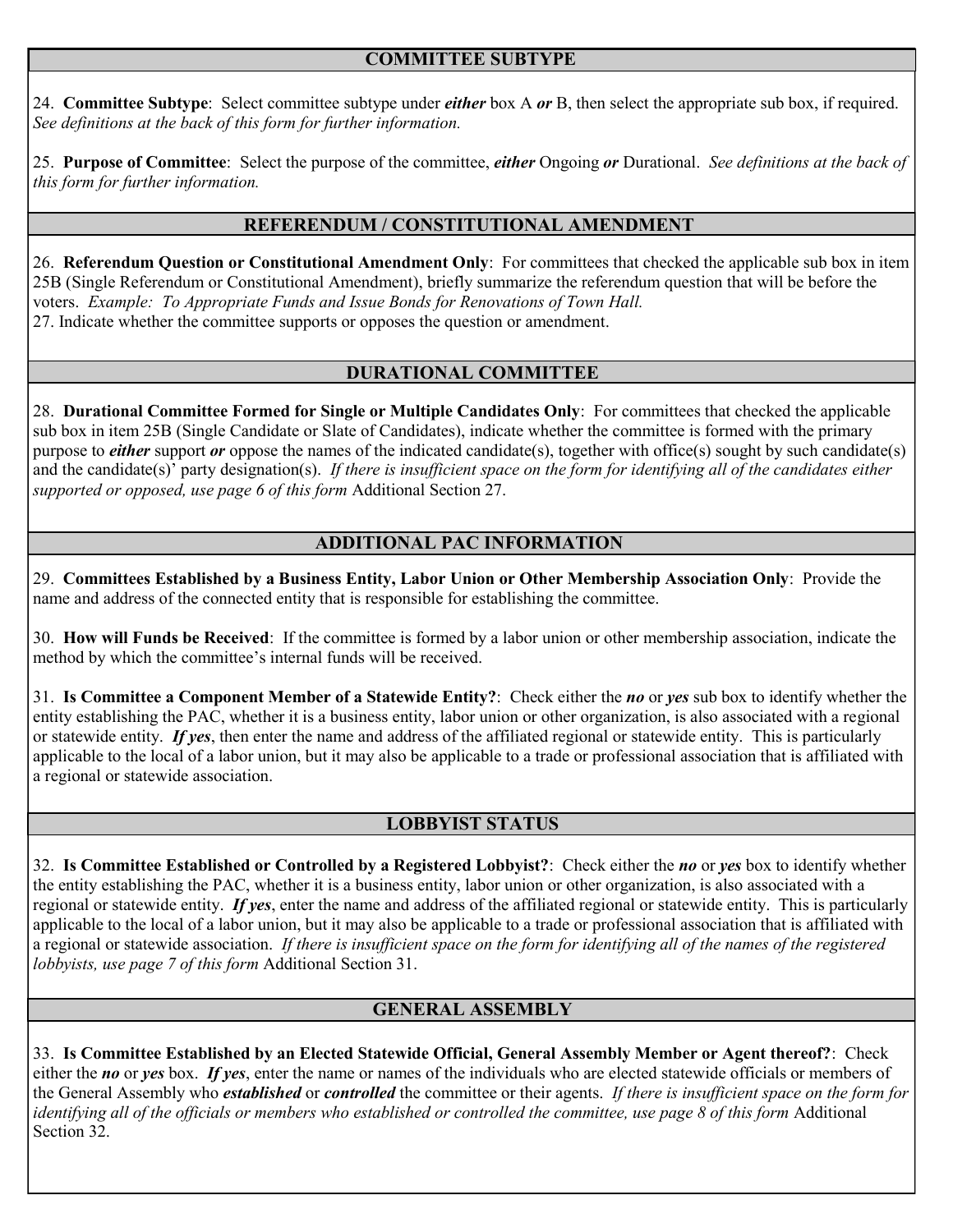#### **GENERAL ASSEMBLY** *continued*

34. **Is Committee Established for a Senatorial District?**:Check either *no* or *yes. If yes*, identify the district by number.

35. **Is Committee Established for an Assembly District?**: Check either *no* or *yes*. *If yes*, identify the district by number.

# **OUT-OF-STATE FILING INFORMATION**

36. **Does Committee File Reports with the Federal Elections Commission or Any Out-of-State Elections Agency?**: Check either *no* or *yes* box. *If the yes*, identify the name of the out-of-state elections agency.

#### **PRE-REGISTRATION INFORMATION**

37. **Has a Contribution or Disbursement Been Made Prior to this Registration Statement?**: Check either the *no* or *yes* box. This applies to new PACs only. *If yes is checked*, the treasurer is required to file an SEEC Form 20, Itemized Campaign Finance Disclosure Statement, together with this SEEC FORM 3, which must be itemized and complete as to the first day of the committee's deposits into the committee's single checking account. *If no is checked*, the deadline date for the committee's first SEEC Form 20 filing is no later than 48 hours after the committee's first day of deposit.

#### **STATE CONTRACTOR**

38. **Is Committee Established by or on behalf of a State Contractor or Principal of a State Contractor?**: Check either the *no* or *yes* box. *If yes*, identify the name of the state contractor or principal, which may be either an individual or an entity. Item 38 requires disclosure of (1) the name of any individual who is a principal of a state contractor or prospective state contractor, as defined, and who is associated with this committee either as a chairperson, treasurer, or deputy treasurer, as well as the name of a business entity, labor union or other entity disclosed under Item 28 as connected to this committee *if* such entity is a also state contractor or prospective state contractor, as defined. *If there is insufficient space on the form for identifying all of the names of principals, use page 9 of this form Additional Section 38.* 

# **STATEWIDE AND GENERAL ASSEMBLY**

39. **Purpose of Committee as to Statewide and General Assembly Candidates**: Check either the *no* or *yes* boxes in *both* A *and* B. Note that committees established by a business entity, non-profit or individual that is a state contractor or prospective state contactor should not be authorized to give to candidates in the branch of government with which the contractor has contract(s).

# **INVESTMENT FIRM**

40. **Is Committee Established by or on behalf of a Principal of an Investment Services Firm?**: Check either the *no* or *yes*  box. *If yes*, provide the full name of the principal. *If there is insufficient space on the form for identifying all of the names of principals, use page 10 of this form* Additional Section 40.

# **CERTIFICATION**

41. **Certification**: These certifications, which are made under penalties of false statement, must be signed and dated (as outlined below) by the chairperson, treasurer and/or deputy treasurer (if applicable).

If this is either an **Initial Committee Registration** or an **Amended Committee Registration**, the chairperson must sign the Chairperson Certification. If this is the **Biennial Committee Re-Registration**, the chairperson need only sign the Chairperson Certification he or she is appointing a new treasurer and/or deputy treasurer with this filing.

In addition, if this is an **Initial Committee Registration**, *both* the treasurer and deputy treasurer (if one has been appointed) must check the box for **Initial Committee Registration** and sign the applicable certification to show they have accepted their appointment by the chairperson as treasurer and deputy treasurer respectively.

If this is an **Amended Committee Registration**, and the chairperson has appointed a **new** treasurer and/or a **new** deputy treasurer, then the new treasurer and/or deputy treasurer, must check the box for **Amended Committee Registration** and sign the applicable certification to show that he or she has accepted the appointment as treasurer or deputy treasurer respectively.